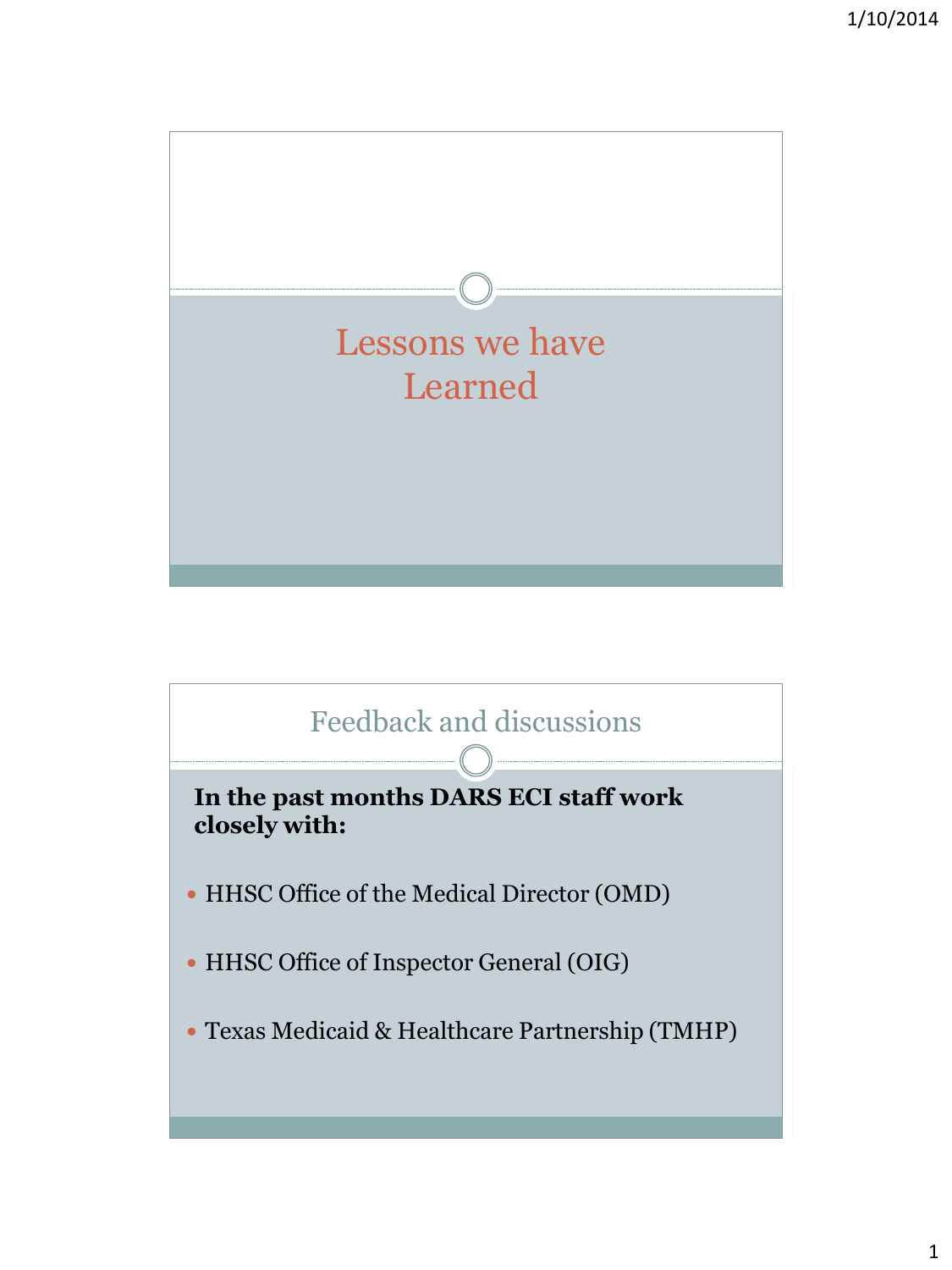

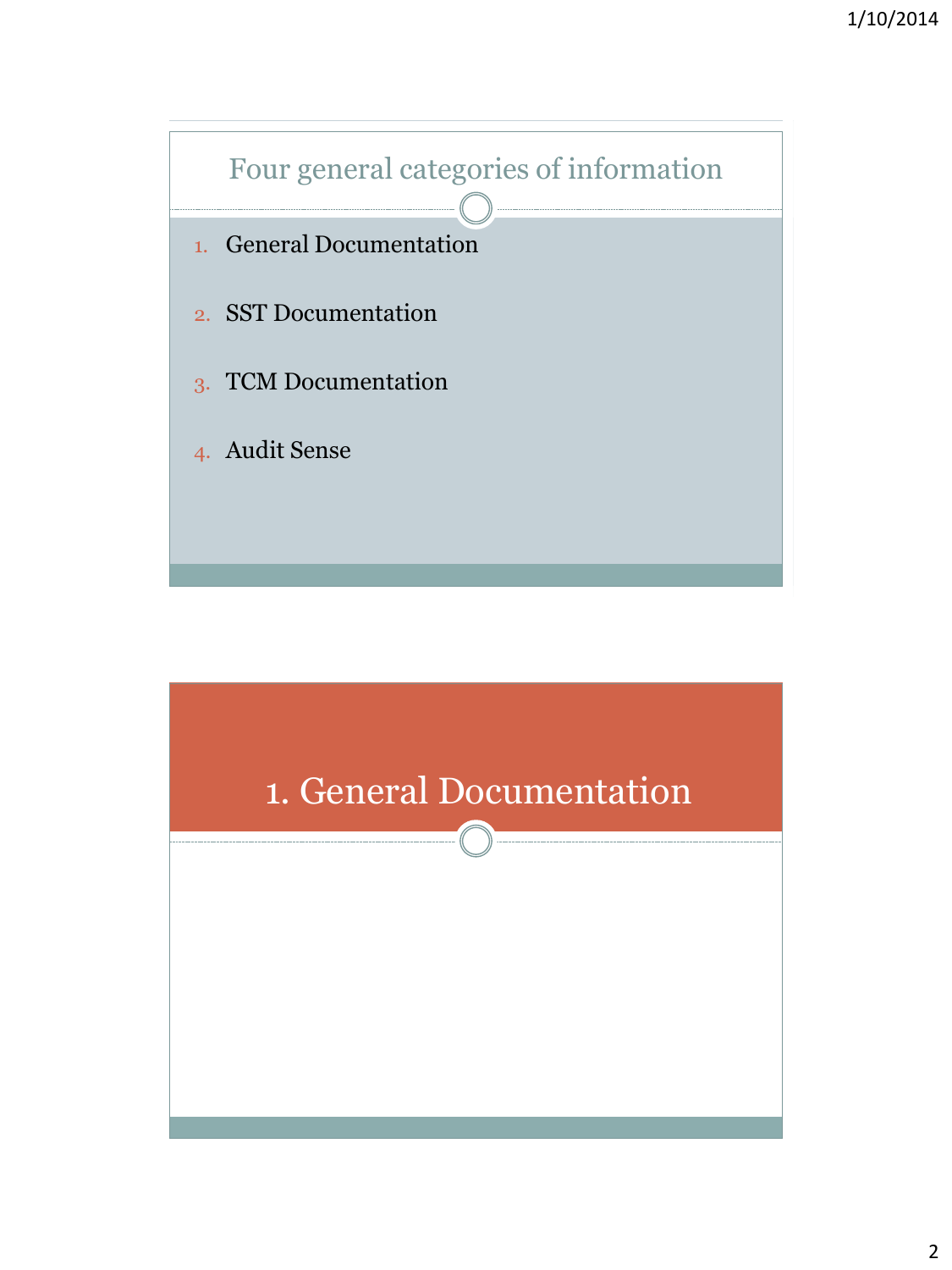

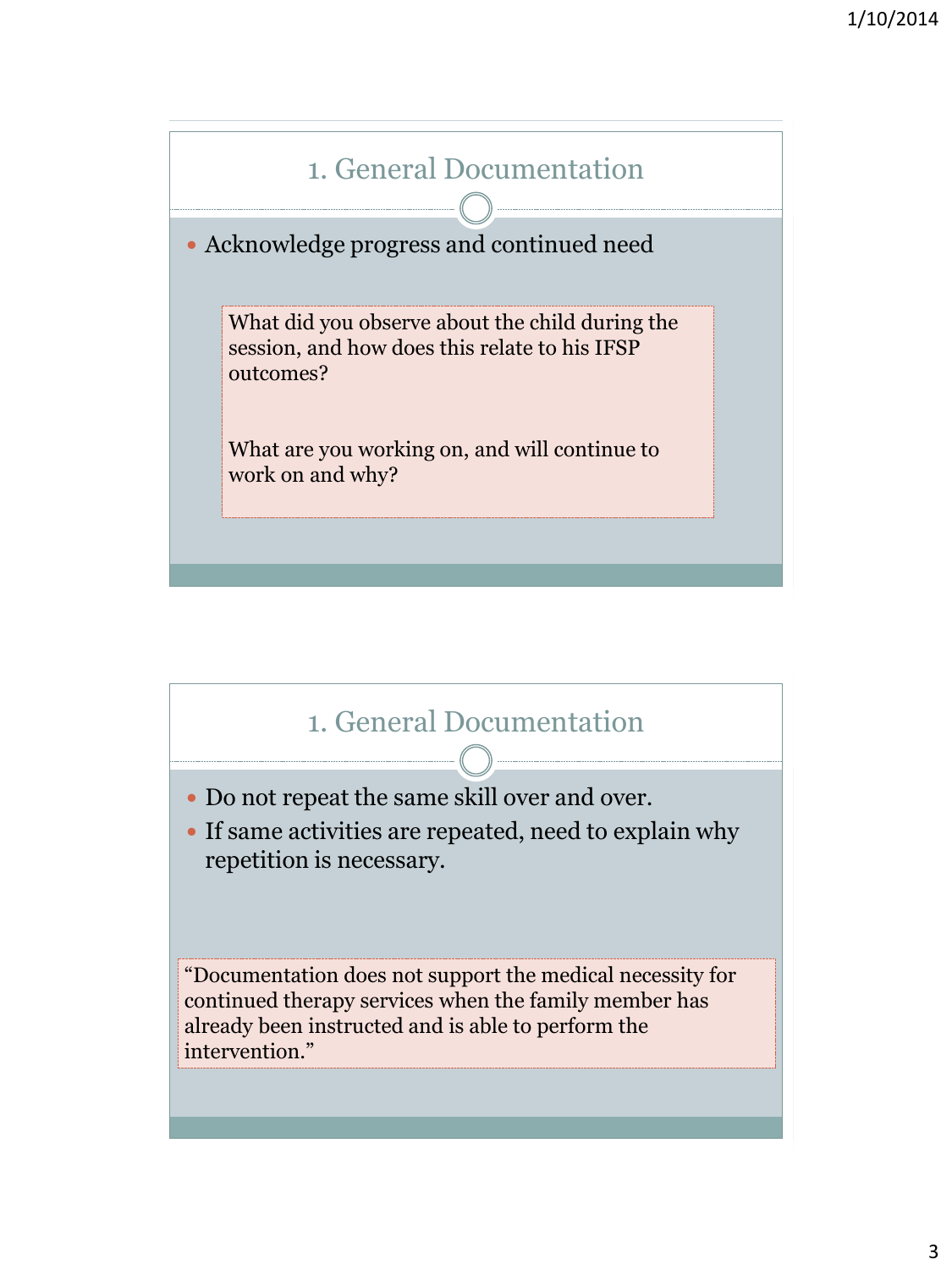

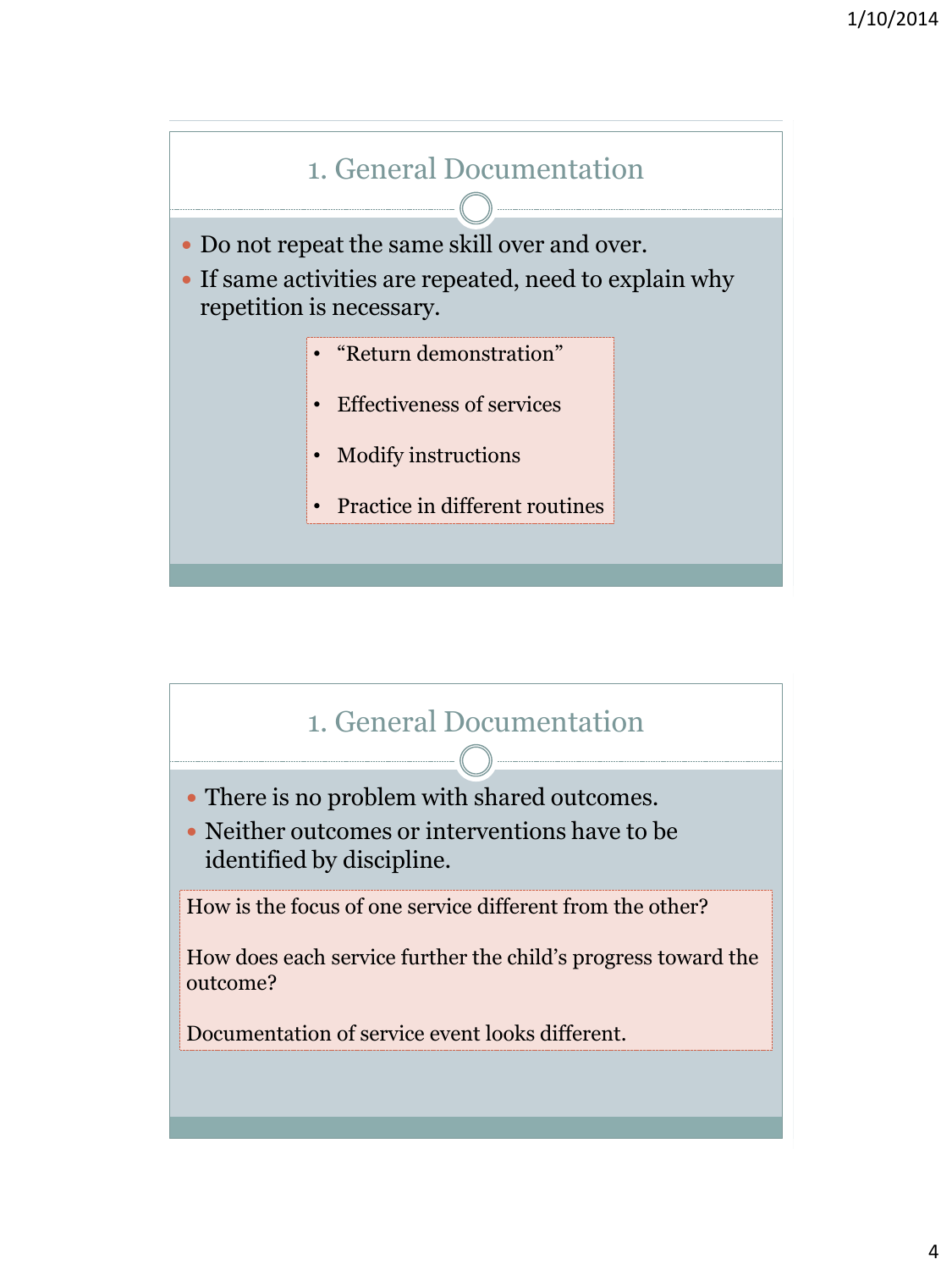

There is no problem with shared outcomes.

 Neither outcomes or interventions have to be identified by discipline.

Documentation of every service event must convey the application of discipline specific knowledge.

Different from what was done by another discipline with the same family.

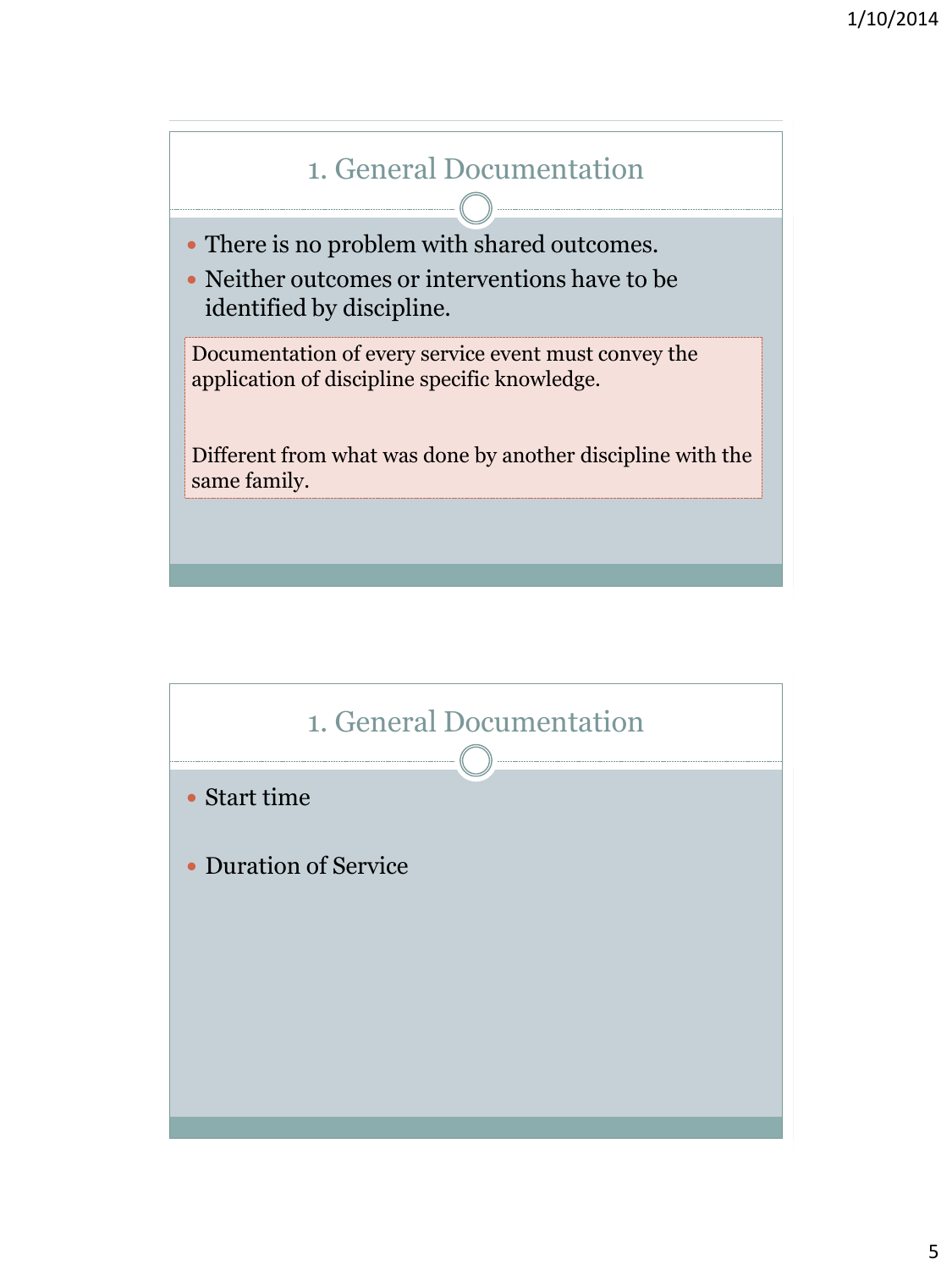

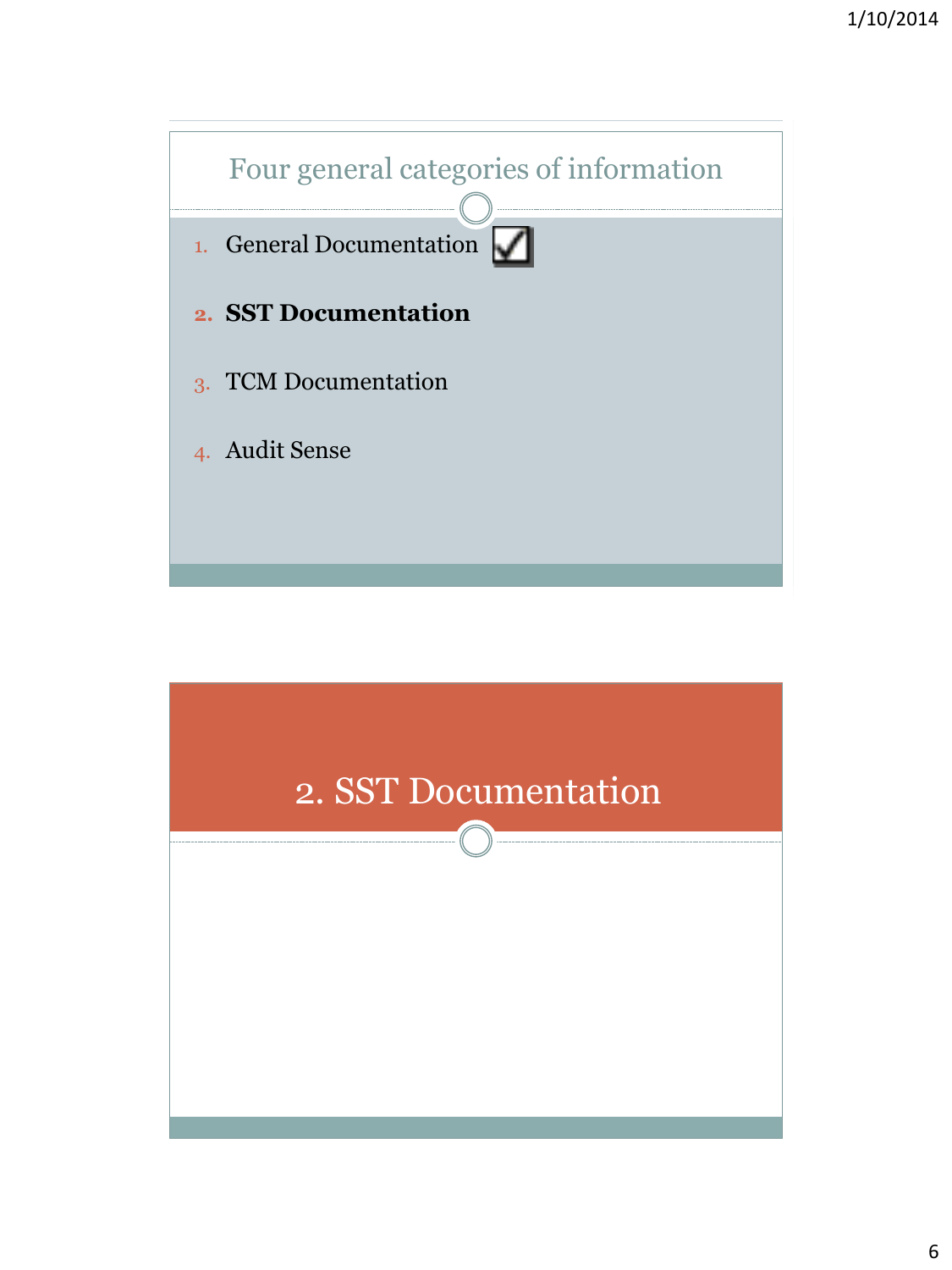

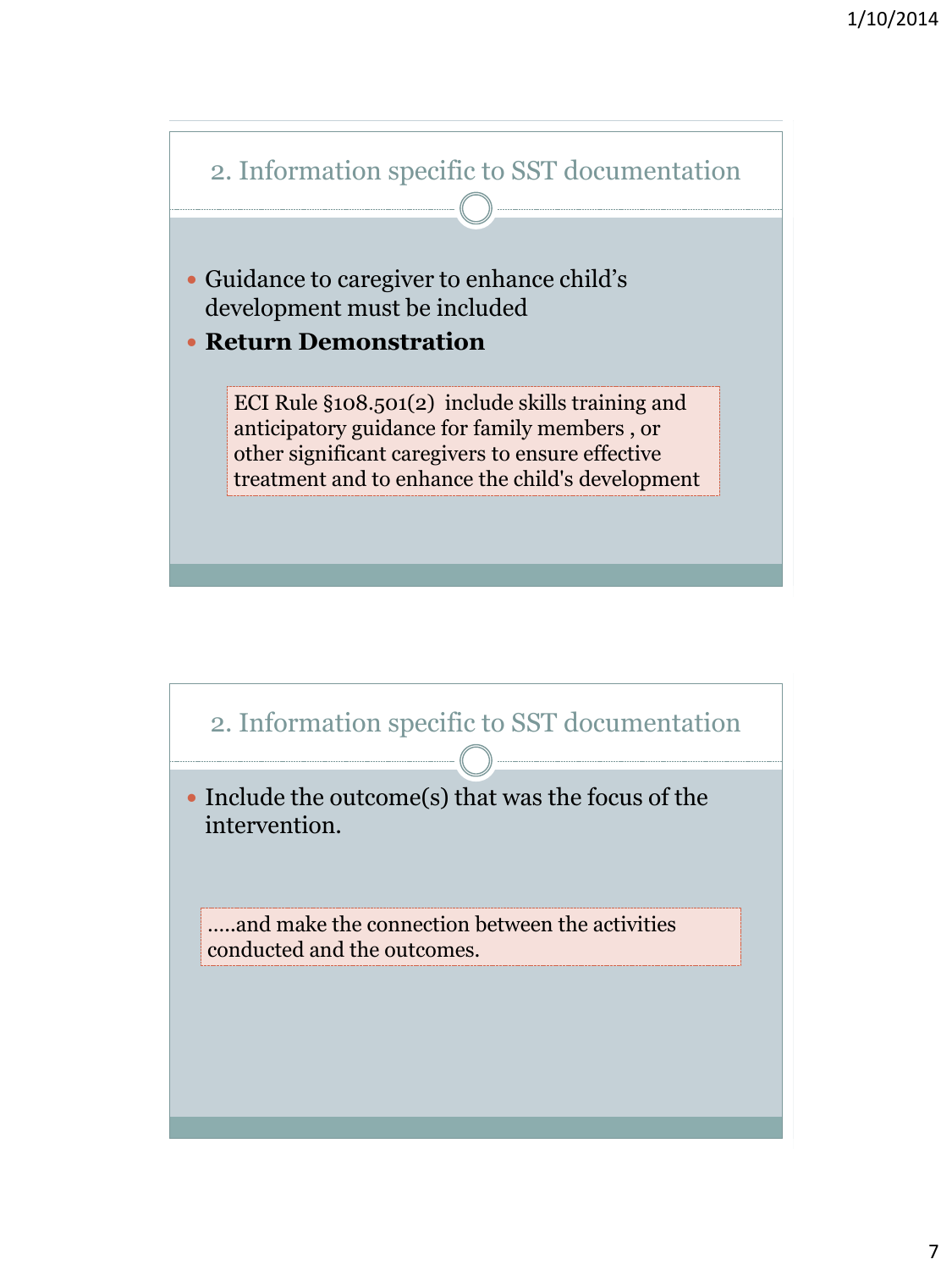

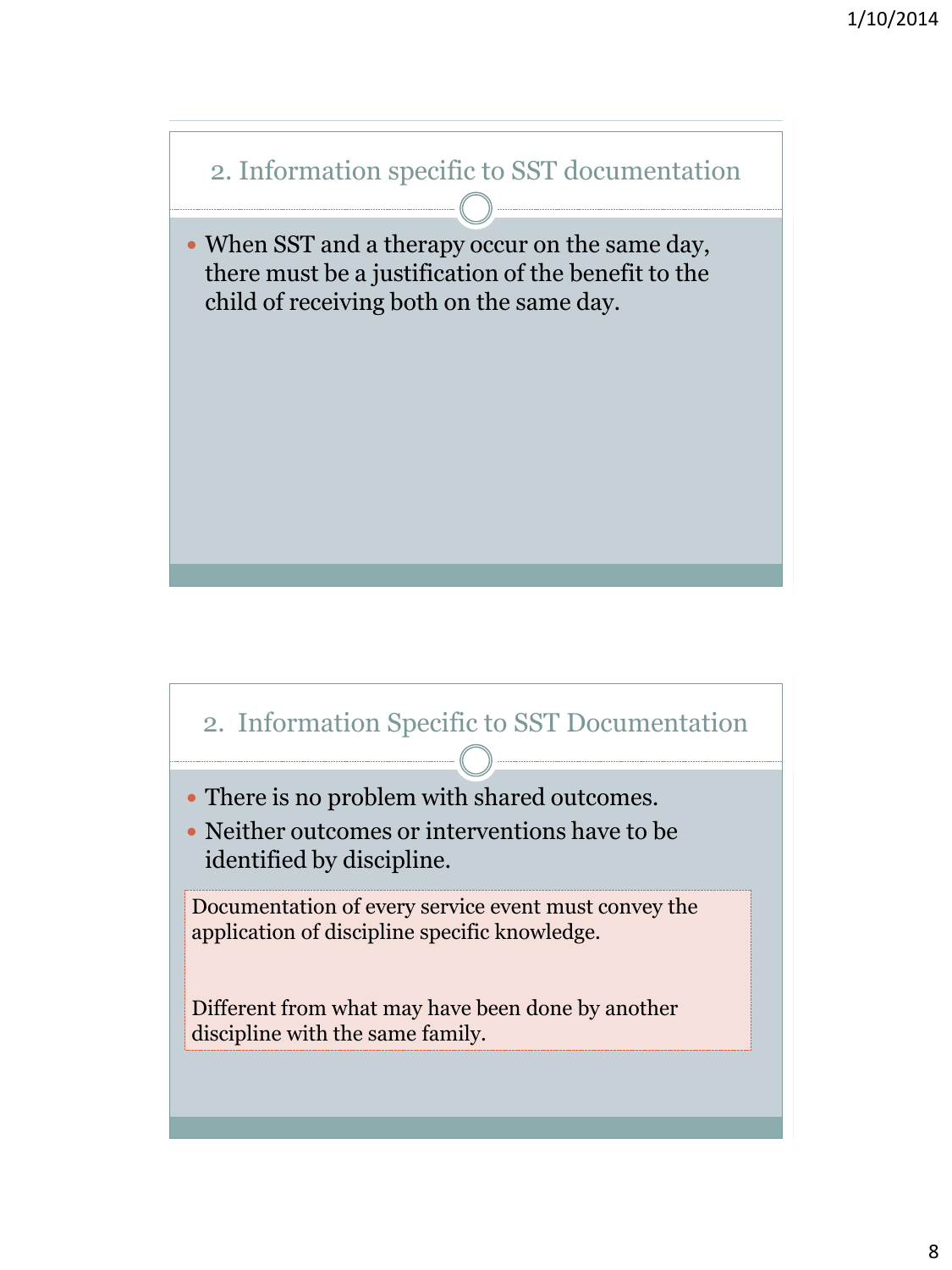

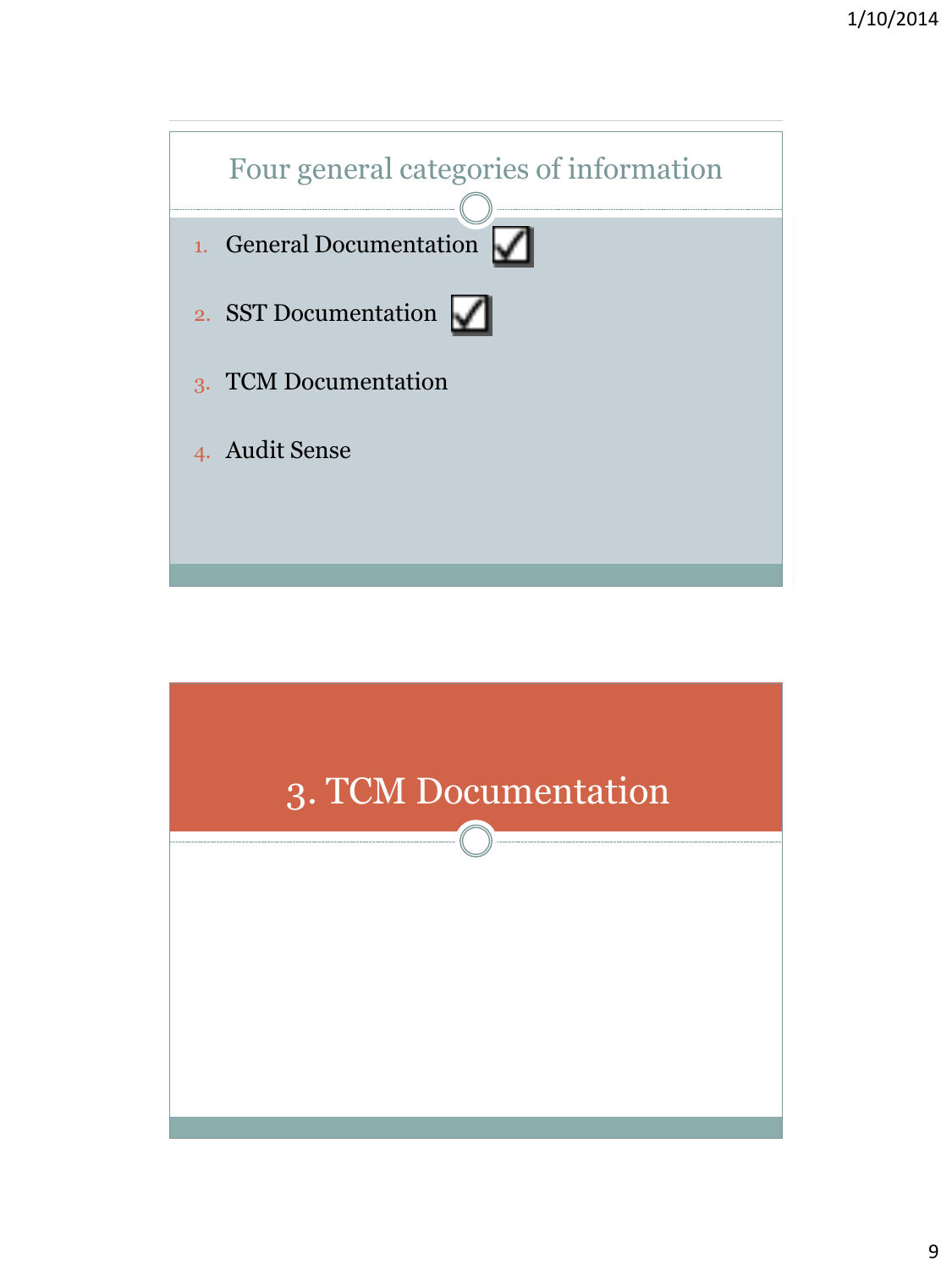## 3. TCM Documentation

 Must describe the case management contact, referrals made, disposition of referral, and/or determination if the services have met the child's needs.

§108.405(a) **services** provided to assist an eligible child and their family in gaining access to the rights and procedural safeguards under IDEA Part C, and to needed medical, social, educational, developmental, and other appropriate services.



A note that only describes what the parent told you does not describe provision of a service.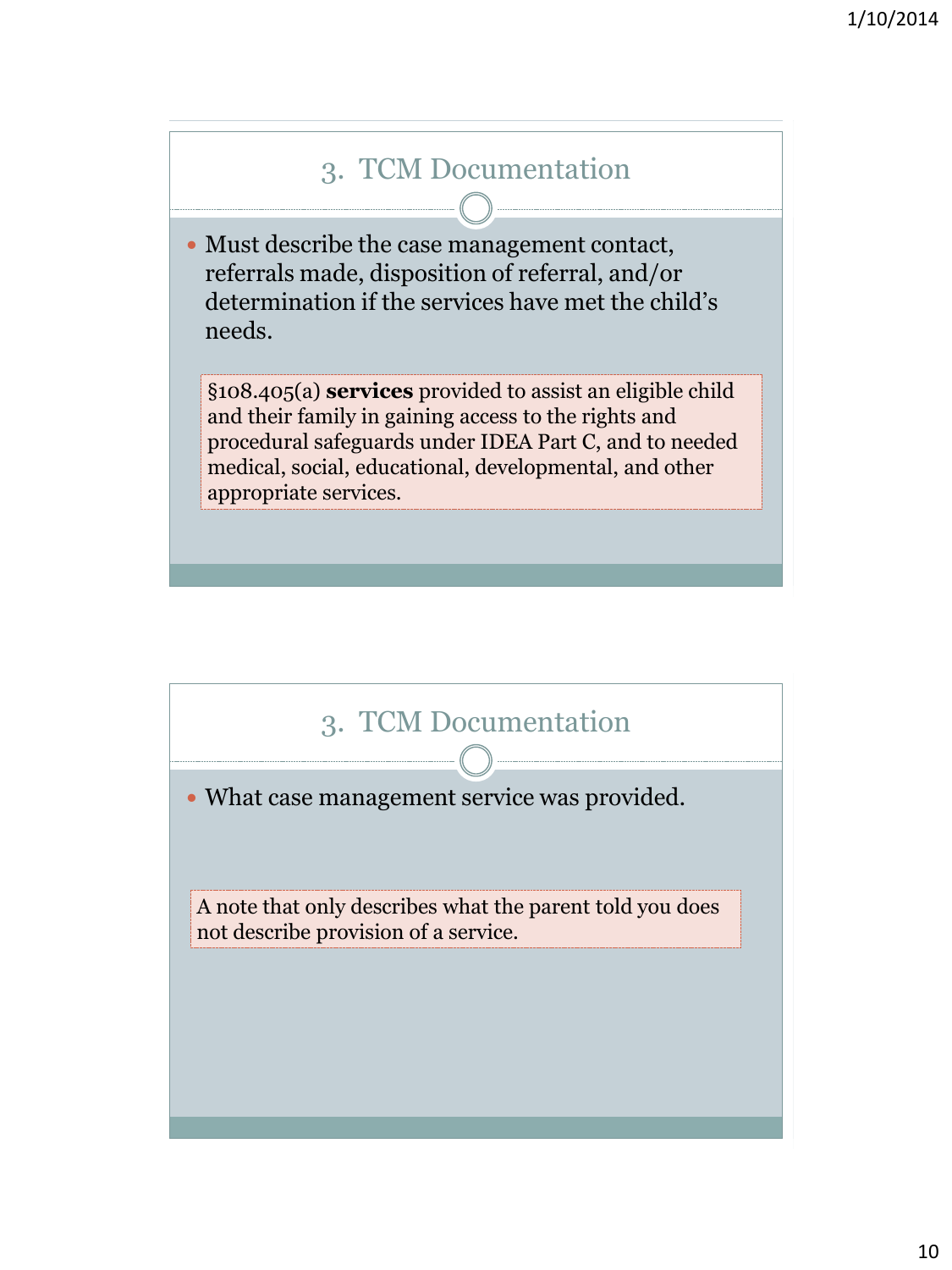

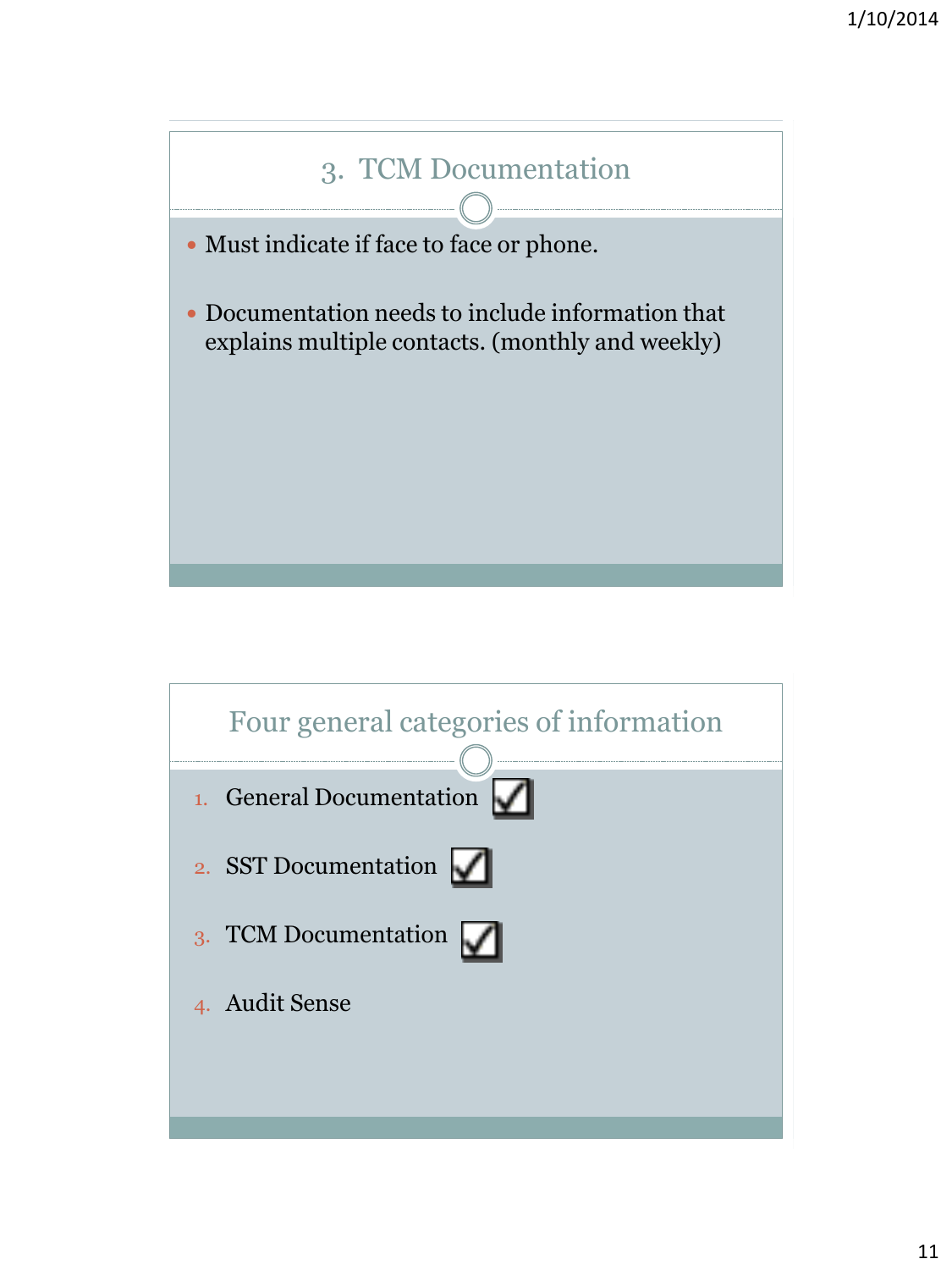

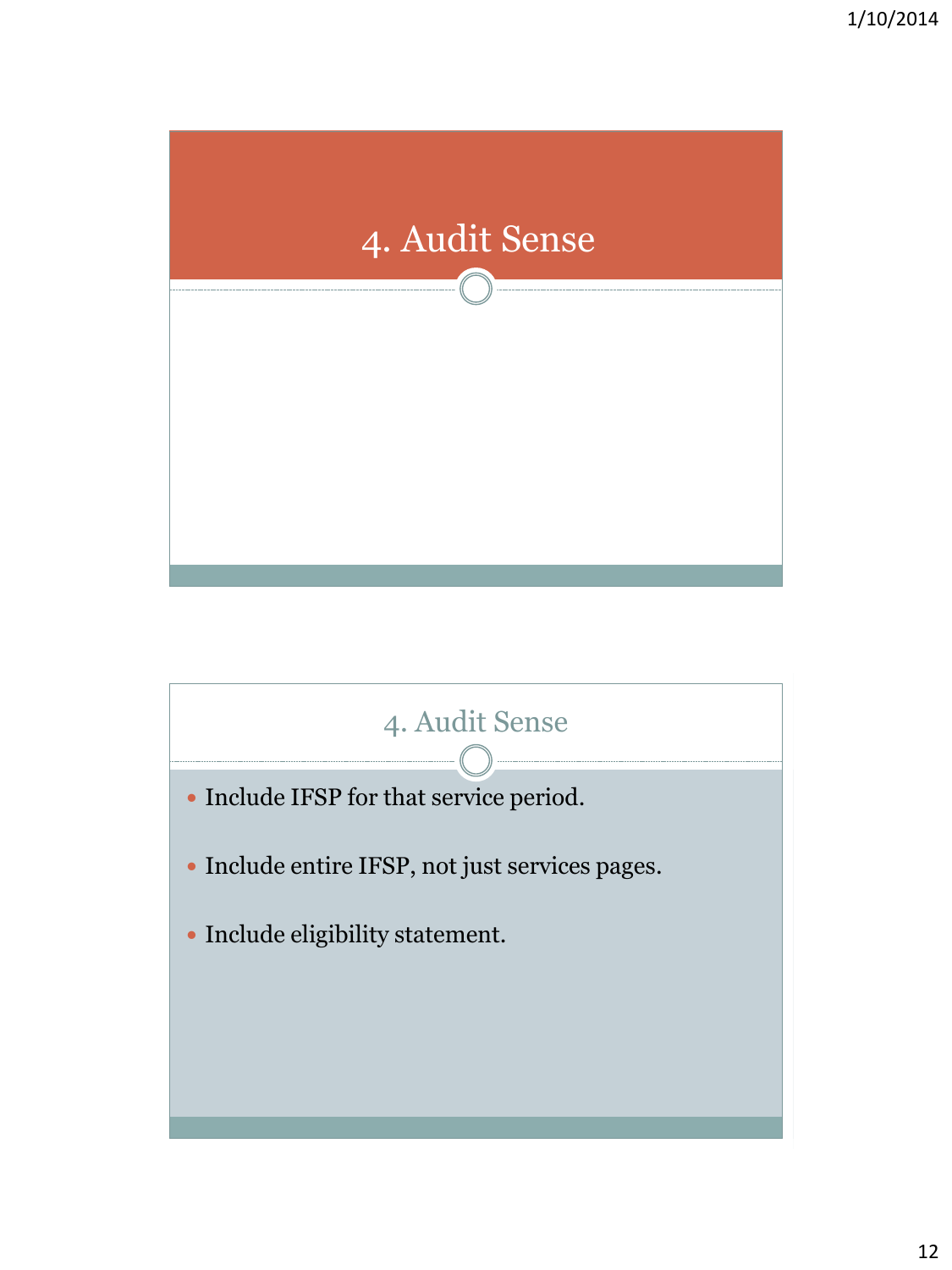